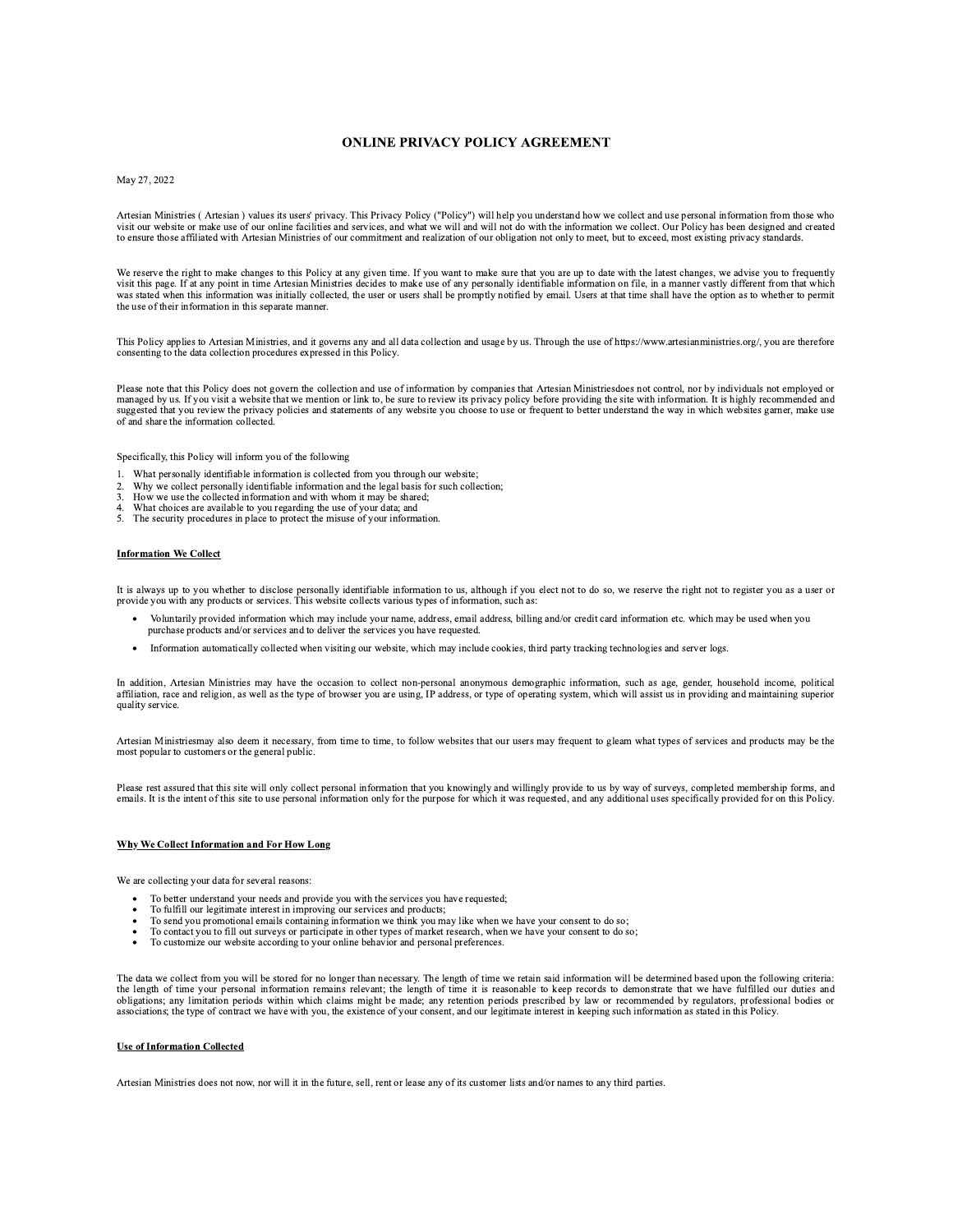Artesian Ministries may collect and may make use of personal information to assist in the operation of our website and to ensure delivery of the services you need and request. At times, we may find it necessary to use personally identifiable information as a means to keep you informed of other possible products and/or services that may be available to you from https://www.artesianministries.org/

Artesian Ministries may also be in contact with you with regards to completing surveys and/or research questionnaires related to your opinion of current or potential future services that may be offered.

Artesian Ministriesuses various third-party social media features including but not limited to Twitter, Facebook, Instagram, LinkedIn, Pinterest, YouTube and other interactive programs. These may collect your IP address and require cookies to work properly. These services are governed by the privacy policies of the providers and are not within Artesian Ministries's control.

## **Disclosure of Information**

Artesian Ministries may not use or disclose the information provided by you except under the following circumstances:

- as necessary to provide services or products you have ordered;
- in other ways described in this Policy or to which you have otherwise consented;
- in the aggregate with other information in such a way so that your identity cannot reasonably be determined;
- as required by law, or in response to a subpoena or search warrant;
- to outside auditors who have agreed to keep the information confidential;
- as necessary to enforce the Terms of Service;
- as necessary to maintain, safeguard and preserve all the rights and property of Artesian Ministries.

## **Non-Marketing Purposes**

Artesian Ministries greatly respects your privacy. We do maintain and reserve the right to contact you if needed for non-marketing purposes (such as bug alerts, security breaches, account issues, and/or changes in Artesian to post a notice.

## Children under the age of 13

Artesian Ministries's website is not directed to, and does not knowingly collect personal identifiable information from, children under the age of thirteen (13). If it is determined that such information has been inadvertently collected on anyone under the age of thirteen (13), we shall immediately take the necessary steps to ensure that such information is deleted from our system's database, or in the alternative, that verifiable parental consent is obtained for the use and storage of such information. Anyone under the age of thirteen (13) must seek and obtain parent or guardian permission to use this website.

### **Unsubscribe or Opt-Out**

All users and visitors to our website have the option to discontinue receiving communications from us by way of email or newsletters. To discontinue or unsubscribe from our website please send an email that you wish to unsubscribe to Dsnow@artesianministries.org. If you wish to unsubscribe or opt-out from any third-party websites, you must go<br>to that specific website to unsubscribe or opt-out

## **Links to Other Websites**

Our website does contain links to affiliate and other websites. Artesian Ministries does not claim nor accept responsibility for any privacy policies, practices and/or procedures of other such websites. Therefore, we encou

## **Notice to European Union Users**

Artesian Ministries's operations are located primarily in the United States. If you provide information to us, the information will be transferred out of the European Union (EU) and sent to the United States. (The adequacy decision on the EU-US Privacy became operational on August 1, 2016. This framework protects the fundamental rights of anyone in the EU whose personal data is transferred to the United States for commercial purposes. It allows the free transfer of data to companies that are certified in the US under the Privacy Shield.) By providing person

#### **Security**

Artesian Ministries takes precautions to protect your information. When you submit sensitive information via the website, your information is protected both online and offline. Wherever we collect sensitive information (e.g. credit card information), that information is encrypted and transmitted to us in a secure way. You can verify this by looking for a lock icon in the address bar and

While we use encryption to protect sensitive information transmitted online, we also protect your information offline. Only employees who need the information to perform a specific job (for example, billing or customer service) are granted access to personally identifiable information. The computers and servers in which we store personally identifiable information are kept in a secure enviro information under our control.

## **Acceptance of Terms**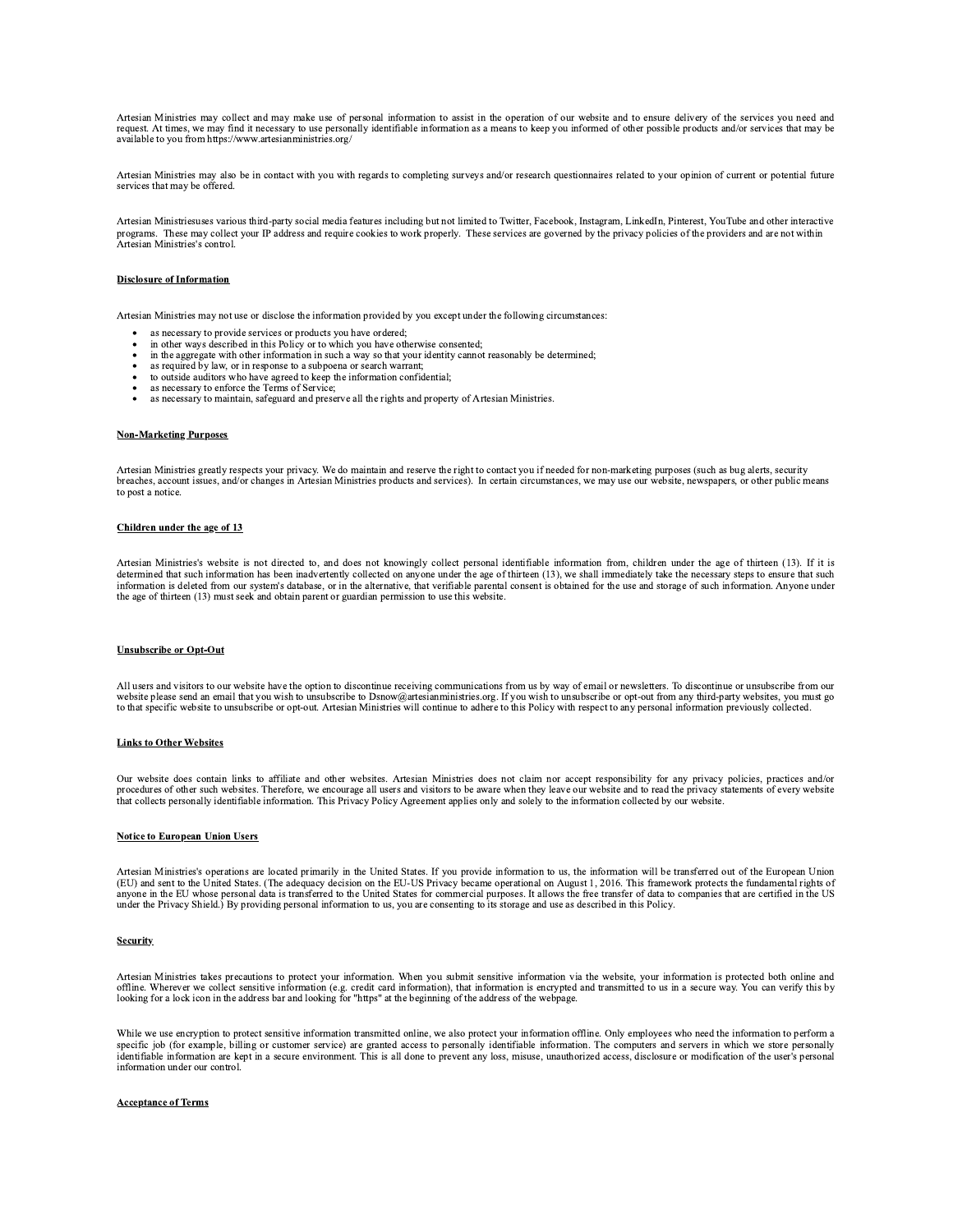By using this website, you are hereby accepting the terms and conditions stipulated within the Privacy Policy Agreement. If you are not in agreement with our terms and conditions, then you should refrain from further use o

## **How to Contact Us**

If you have any questions or concerns regarding the Privacy Policy Agreement related to our website, please feel free to contact us at the following email, telephone number or mailing address.

Email: dsnow@artesianministries.org Telephone Number: 2814686883

**Mailing Address:** Artesian Ministries<br>10028 Lake Shore Dr Montgomery, Texas<br>77316